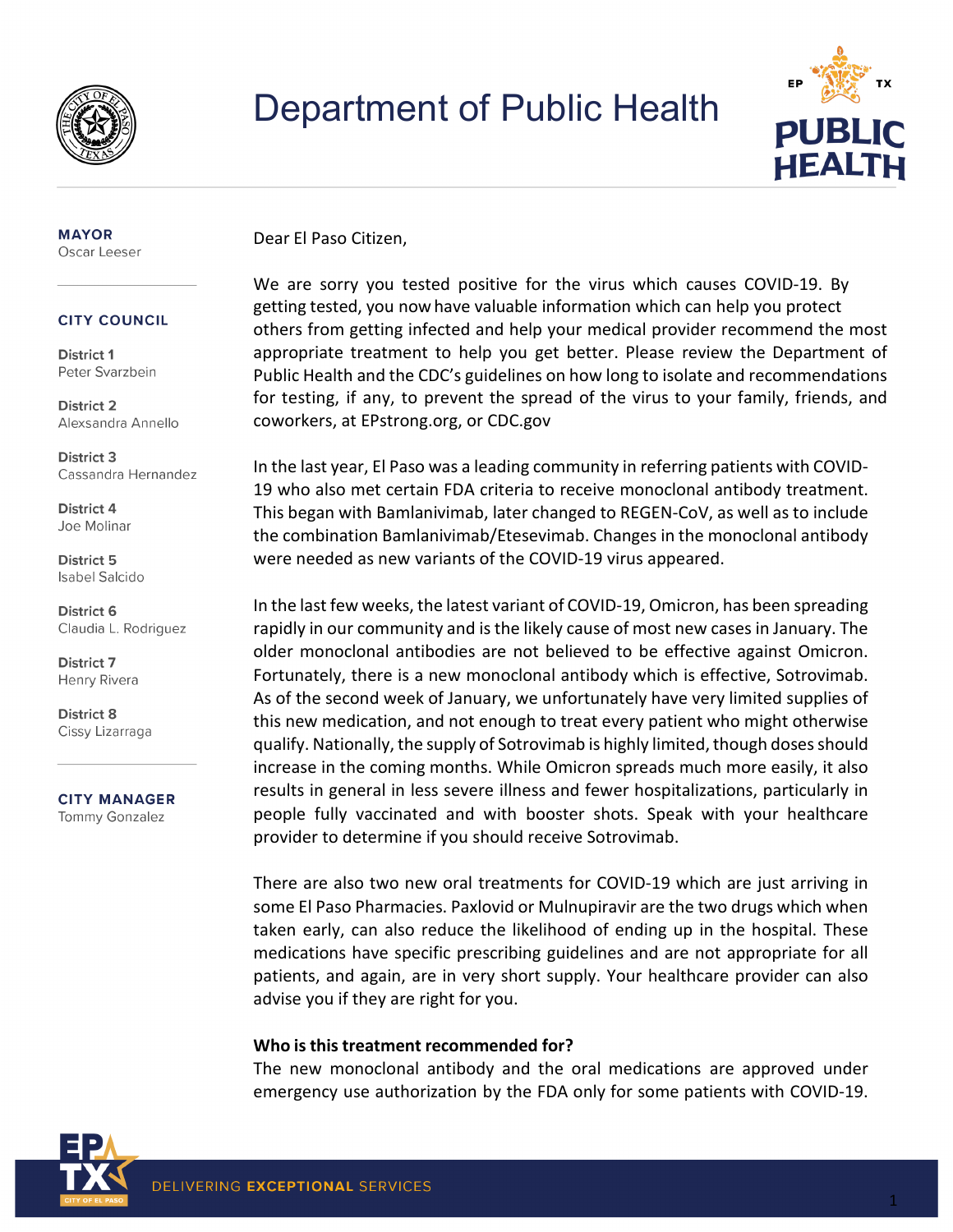

## Department of Public Health



#### **MAYOR** Oscar Leeser

#### **CITY COUNCIL**

District 1 Peter Svarzbein

**District 2** Alexsandra Annello

District 3 Cassandra Hernandez

**District 4** Joe Molinar

**District 5 Isabel Salcido** 

**District 6** Claudia L. Rodriguez

**District 7** Henry Rivera

**District 8** Cissy Lizarraga

**CITY MANAGER Tommy Gonzalez** 

### *During this period of limited supplies, we recommend that only those people at the greatest risk of becoming seriously ill be sent for the Sotrovimab infusion, or given a prescription for one of the new oral pills.* Most individuals, particularly those under age 50 in general good health, with prior full vaccination will not need either treatment.

#### **What if I might qualify?**

Treatment with any of these medications is only approved for people who are well enough to stay home and within about a week or less of first symptoms of COVID-19. Proof of a positive COVID test is needed. Please contact your healthcare provider to discuss if it is appropriate for you to receive one of these treatments. If you cannot see your healthcare provider within a reasonable amount of time or do not have a healthcare provider, there are multiple options for you to be screened in El Paso. For other screening options, please visit[: http://epstrong.org/](http://epstrong.org/) treatment.php

### **Where is the monoclonal antibody Sotrovimab treatment given? There are two options for Sotrovimab infusion treatment:**

- Treatment is being given at The Hospitals of Providence (THOP): Memorial Campus at 2001 N. Oregon. You must have an appointment for treatment, which can be obtained by getting a screening from your healthcare provider. If you are eligible to receive the treatment, a referral will be sent to THOP Memorial and they will reach out to you to schedule an appointment. For additional information, you may also visit epstrong.org under the treatment tab.
- Treatment is also being given at the COVID Response Clinic located at 9341 Alameda in partnership with the Department of State Health Services (DSHS) Regional Infusion Center (RIC). It operates 7 days a week from 7:00am to 7:00pm with appointments at 8:00am, 12:00pm and 4:00pm. The process to sign up is as follows:

#### **With a Medical Provider:**

- Medical Provider will ensure patient meets criteria for an infusion or for a prescription for the oral medication and that treatment is sought as soon as possible after a confirmed COVID-19 positive test result and within 10 days of symptom onset.
- Medical provider will complete patient screening/referral infusion order
- Once a provider submits a referral and order set, the infusion management system auto-generates and sends an appointment date and time directly to the